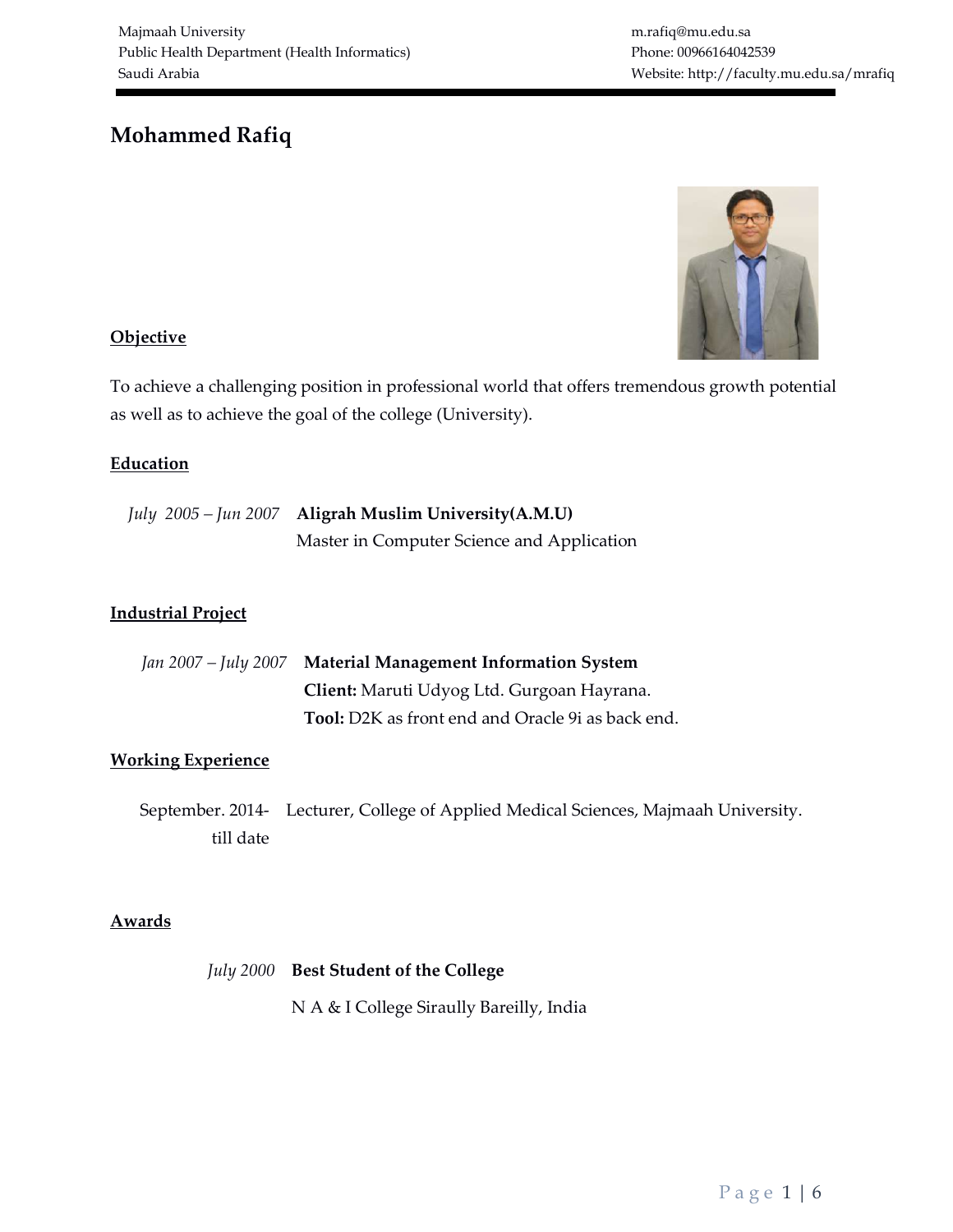## Technical Skills

| <b>Health Informatics Tools</b> | : BMC, COBIT, iPatientCare EHR, ADSC EHR           |
|---------------------------------|----------------------------------------------------|
| <b>Programming Language</b>     | : PHP, C/C++, D2K, SQL, Pl/SQL                     |
| <b>Database Tools</b>           | : Oracle, Mysql, MS-Access,                        |
| <b>Web Design Tools</b>         | : HTML, FRONT PAGE, Dreamweaver, Drupal            |
| <b>Operating system</b>         | : WINDOWS, UNIX, LINUX                             |
| <b>Others</b>                   | : E-Learning (Moodls, JUSUR, D2L, Black Borad(Bb)) |

#### Courses Taught

- 1. Information Technology Governance, HIF 354
- 2. Electronic Health Records, HIF 244
- 3. Linear Algebra, HIF 351
- 4. Applied Mathematics, HIF 245
- 5. Calculus, HIF 233
- 6. Numerical Mathematics, RMI 247
- 7. Computer Application in Radiology, RMI 245
- 8. Image Processor Techniques, RMI 473
- 9. Computer and Systems, BMTS 242, MET 245
- 10. Digital Image Processing, BMTS 492, MET 592
- 11. Artificial Intelligence, BMTS 593, MET 597
- 12. Control Systems in Biomedical, MET 593
- 13. Applied Mathematics-1, MET 241
- 14. Biostatistics, CAMS 233
- 15. Applied Mathematis-2, BMTS 354, MET 351
- 16. Computer Programming, BMTS 366, MET 356
- 17. Computer and Systems, BMTS 242, MET 245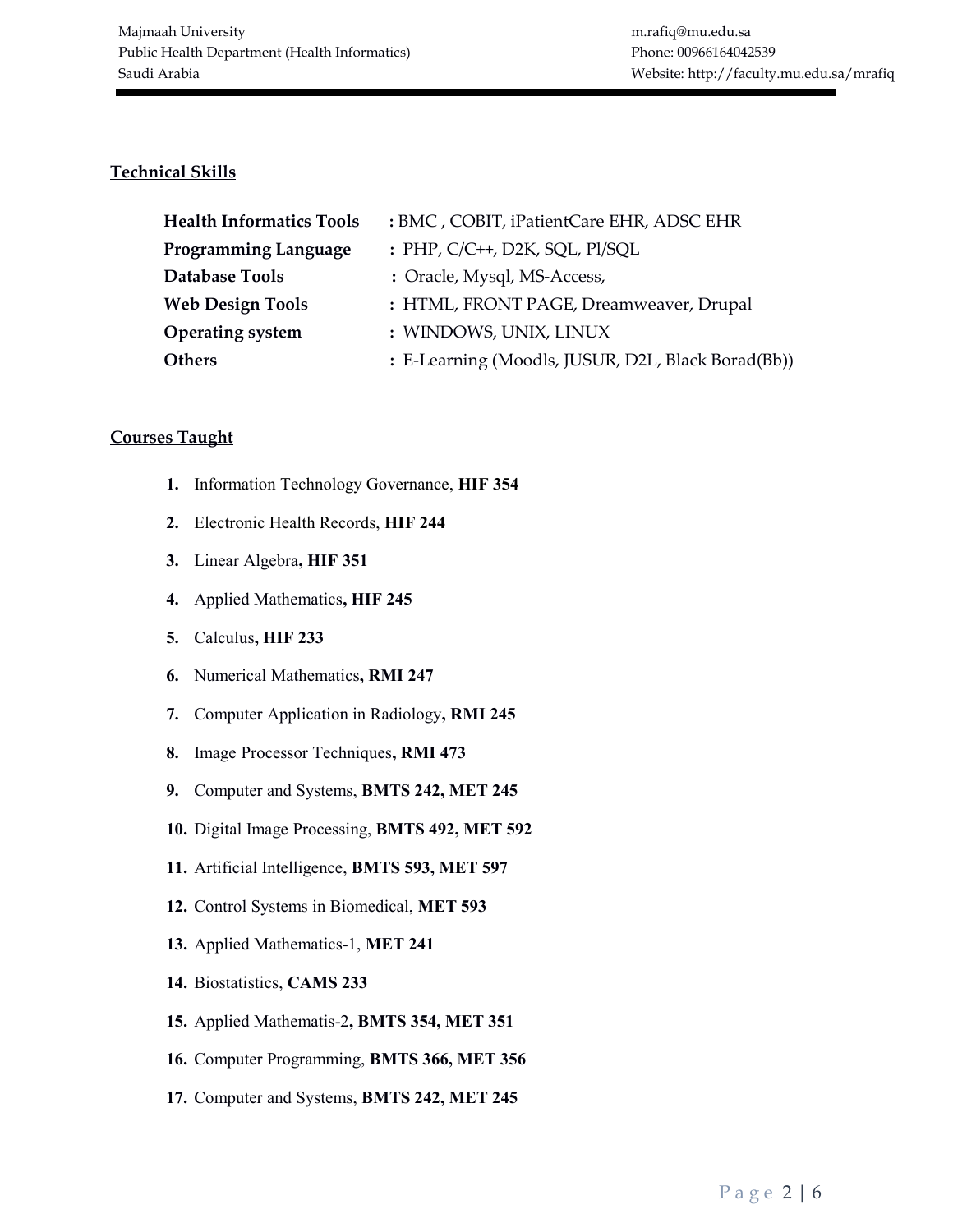- 18. Digital Image Processing, BMTS 492
- 19. Artificial Intelligence, BMTS 593
- 20. Applied Mathematics-2, BMTS 354, MET 351
- 21. Basic Mathematics, MET 233
- 22. Algorithms And Data Structures- CEN 215
- 23. Distributed Database Systems- CEN 449
- 24. Introduction to Computer & Programming- SCS 101
- 25. Introduction Programming 1- SCS 109
- 26. Database Management System (DBMS)- CEN 216
- 27. Software Engineering- CEN 343
- 28. Operating System- CEN 321
- 29. Object Oriented Programming- CEN 320
- 30. Computer Skills- CT 140
- 31. Advance Computer skills- CT-131
- 32. Computer Architecture- CEN 326/211
- 33. Discrete Mathematics- CEN 201
- 34. Computer Programming- CEN 212
- 35. Programming1- CS 110
- 36. Fundamentals of Information Technology- IT 200
- 37. Discrete Mathematics- MATH 111
- 38. Numerical Methods- MATH 254
- 39. Algebra & Geometry Analysis- MATH 107
- 40. Introduction of Mathematics-MATH 001
- 41. Introduction of Mathematics-MATH 002
- 42. General Physics- PHY 103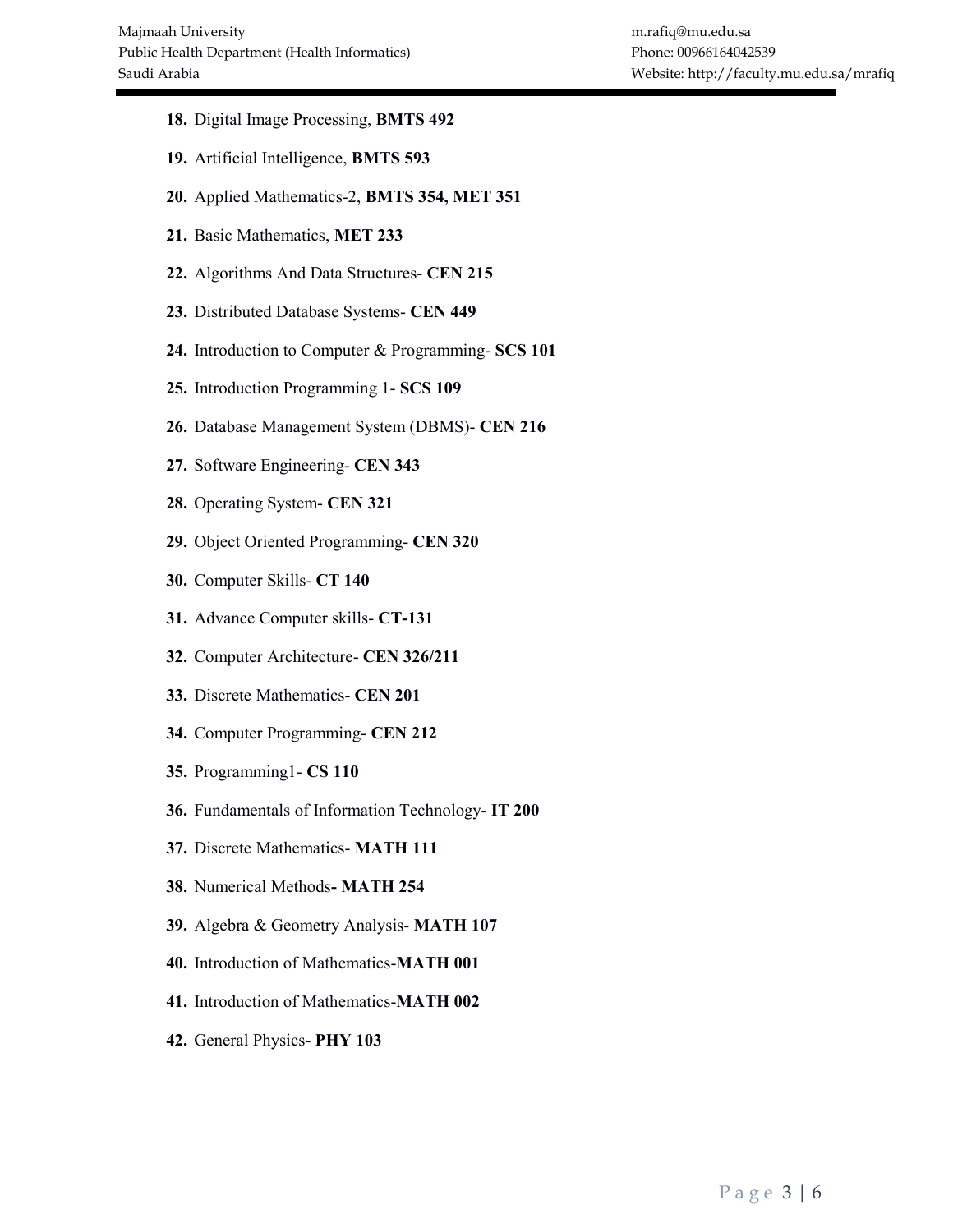#### Apart from Teaching

- 1. Design & Developed Website, College of Applied Medical Sciences, Majma'ah University, KSA, 2014-2015.
- 2. Working on Designing and maintaining the web portal (https://www.mu.edu.sa/en/colleges/college-of-applied-medical-sciences ) of CAMS 2014 –till date.
- 3. Worked as a quality member in MET department, college of applied medical sciences from 2014-16.
- 4. Worked as academic affairs committee MET department, college of applied medical sciences from 2014-15.
- 5. Worked as exam committee member in MET department college of applied medical sciences from 2015-17
- 6. Worked as a member in Exam Unit college of applied medical sciences from 2017-18.
- 7. Worked in alumni committee of MET department, college of applied medical sciences from 2016-17.
- 8. Worked in curriculum committee of RMI department, college of applied medical sciences from 2015-16.
- 9. Worked in Lab Unit college of applied medical sciences, from 2016-2018.
- 10. Working in Training Unit college of applied medical sciences from 2018-till date.
- 11. Working in alumni and community service committee of Public Health Department college of applied medical sciences from 2017- till date.
- 12. Working in research committee of Public Health Department college of applied medical sciences from 2017- till date.
- 13. Working in Quality committee of Public Health Department college of applied medical sciences from 2017- till date.
- 14. Working in clinical and training committee of Public Health Department college of applied medical sciences from 2017- till date.
- 15. Working in academic affairs committee of Public Health Department college of applied medical sciences from 2018- till date.
- 16. Working to develop timetable and maintains the e-register of Public Health Department college of applied medical sciences from 2018- till date.
- 17. Working in E-Learning Unit college of applied medical sciences from 2014-till date.
- 18. Working in College Online Exam Committee college of applied medical sciences from 2015-till date.
- 19. Working as IT technical Supervisor college of applied medical sciences from 2018- till date.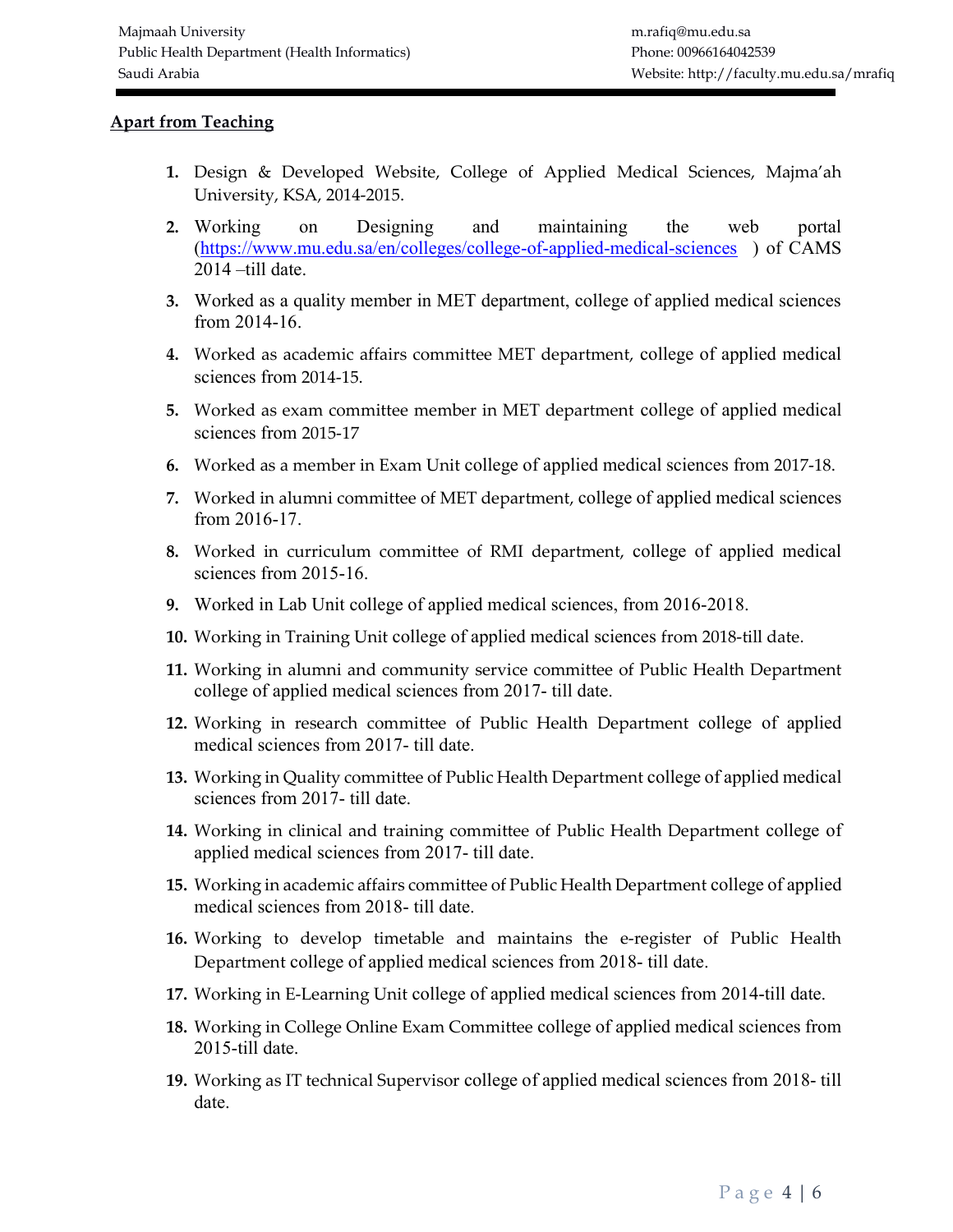- 20. Working as Head of Graduates Affaires Unit college of applied medical sciences from 2019-till date.
- 21. Working as College Website supervisor (https://www.mu.edu.sa/en/colleges/collegeof-applied-medical-sciences) college of applied medical sciences from 2020- till date.

# Project Guided

I have guided number of projects at bachelor and master level students. Some of the projects

listed below.

- 1. Image Processing System, RMI Department, College of Applied Medical Sciences
- 2. Players Information System, MET Department, College of Applied Medical Sciences
- 3. Online Examination
- 4. Online Book Store
- 5. Database of CIET, NCERT
- 6. Material Management Information System

# Conference Attended

- 1. Attended International Conference held in Majmaah University, KSA, April 2010.
- 2. Attended International Exhibition & Conference on Higher Education, Riyadh, KSA, April 2011.
- 3. Attended International Exhibition & Conference on Higher Education, Riyadh, KSA, April 2012.
- 4. Attended International Exhibition & Conference on Higher Education, Riyadh, KSA, April 2013.
- 5. Attended International Exhibition & Conference on Higher Education, Riyadh, KSA, April 2014.
- 6. Worked as an organizer in symposium College of Applied Medical Sciences, 2015.